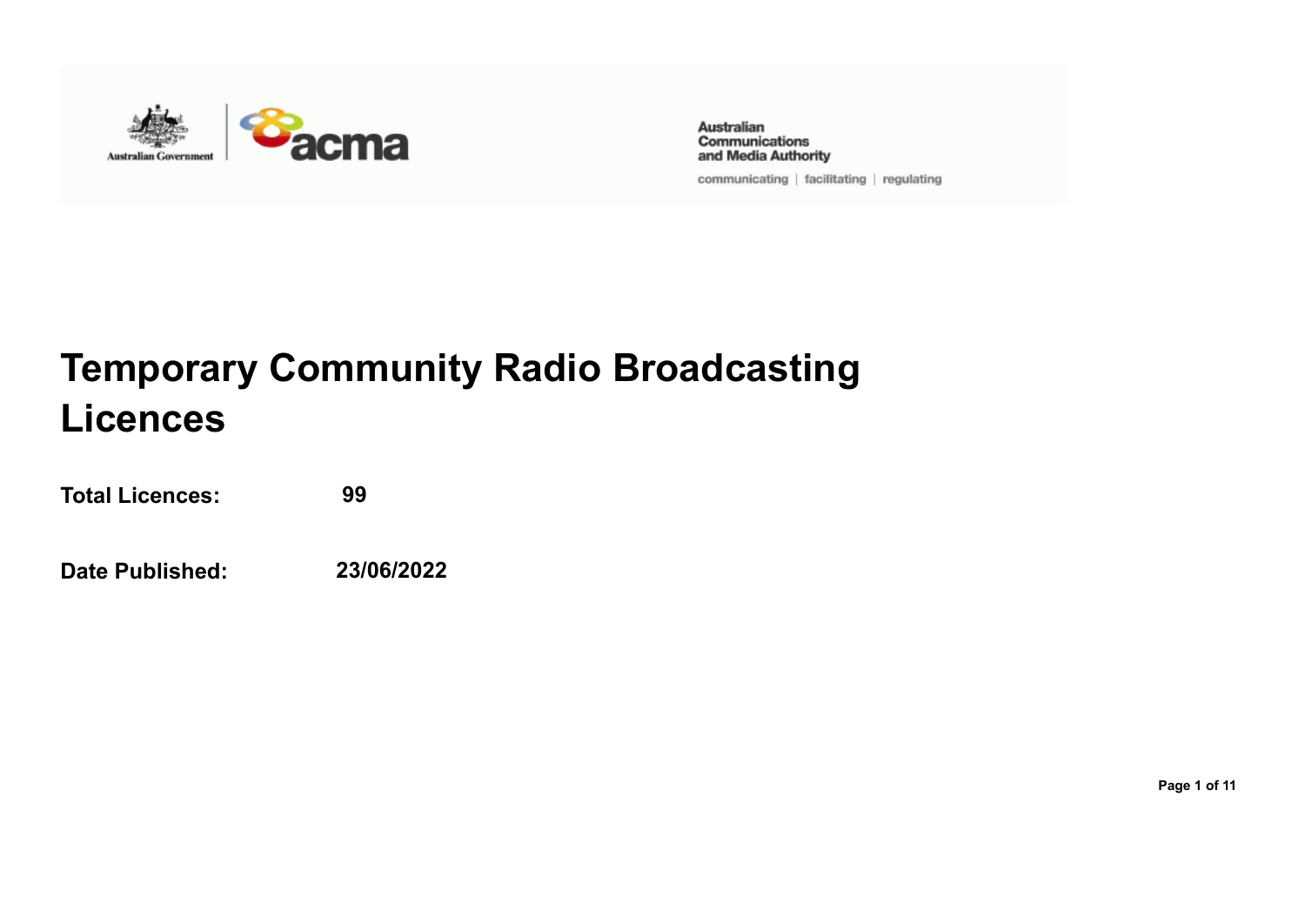| <b>Licence Area</b>                    | <b>Frequency</b> | Licensee                                                                  | Licence<br><b>Number</b> | <b>On-Air ID</b>                | <b>Community</b><br><b>Interest</b> | <b>Start Date</b> | <b>Expiry</b><br><b>Date</b> | <b>Region</b><br>Category |
|----------------------------------------|------------------|---------------------------------------------------------------------------|--------------------------|---------------------------------|-------------------------------------|-------------------|------------------------------|---------------------------|
| <b>NSW</b>                             |                  |                                                                           |                          |                                 |                                     |                   |                              |                           |
| DUBBO TCBL RA3                         | 88.9 MHz         | Orana Broadcasters Inc                                                    | 113030322                | DC-FM 88.9                      | General<br>Geographic Area          | 20/06/2022        | 19/06/2023                   | Regional                  |
| DUNGOG RA1                             | 107.9 MHz        | Dungog Community<br>Radio Incorporated                                    | 117146122                | Radio Dungog                    | General<br>Geographic Area          | 20/04/2022        | 19/04/2023                   | Regional                  |
| <b>GLOUCESTER RA1</b>                  | 104.1 MHz        | Gloucester<br><b>Broadcasters</b><br>Association<br>Incorporated          | 117146622                | <b>Bucketts</b><br>Radio        | General<br>Geographic Area          | 1/06/2022         | 31/05/2023                   | Regional                  |
| <b>HOLBROOK TCBL RA1</b>               | 96.7 MHz         | 2GHR Incorporated                                                         | 117140121                | 2GHR                            | General<br>Geographic Area          | 15/08/2021        | 14/08/2022                   | Regional                  |
| LORD HOWE RA1                          | 100.1 MHz        | Lord Howe Island<br>Radio Station<br>Association Inc                      | 117142521                | Lord Howe<br>Radio FM<br>100.1  | General<br>Geographic Area          | 22/10/2021        | 21/10/2022                   | Remote                    |
| MURWILLUMBAH RA2                       | 101.3 MHz        | Memphis Mayhem<br>Radio FM Inc                                            | 118002321                | Memphis<br>Mayhem<br>Radio 1013 | General<br>Geographic Area          | 14/12/2021        | 13/12/2022                   | Regional                  |
| NORFOLK ISLAND TCBL<br>RA <sub>1</sub> | 99.9 MHz         | <b>Wildpine Broadcasting</b><br>Association Inc                           | 118003822                | Pines FM                        | General<br>Geographic Area          | 17/06/2022        | 16/06/2023                   | Remote                    |
| PEAK HILL RA1                          | 89.5 MHz         | Silo FM 89.5 Inc                                                          | 118003122                | Silo FM 89.5                    | General<br>Geographic Area          | 23/03/2022        | 22/03/2023                   | Regional                  |
| QUEANBEYAN RA1                         | 96.7 MHz         | QBN FM<br><b>INCORPORATED</b>                                             | 118003222                | <b>QBNFM 96.7</b>               | General<br>Geographic Area          | 8/04/2022         | 7/04/2023                    | Regional                  |
| <b>WEST WYALONG RA1</b>                | 94.5 MHz         | West Wyalong<br><b>Community Radio Inc</b>                                | 117142821                | 945 Gold FM                     | General<br>Geographic Area          | 20/12/2021        | 19/12/2022                   | Regional                  |
| <b>WILCANNIA RA1</b>                   | 103.1 MHz        | Regional Enterprise<br>Development Institute<br>Ltd                       | 117142321                | 2 Rivers 103.1<br><b>FM</b>     | Indigenous                          | 2/10/2021         | 1/10/2022                    | Remote                    |
| <b>WINDSOR RA1</b>                     | 89.9 MHz         | Hawkesbury<br><b>Community Media</b><br><b>Network Association</b><br>Inc | 118004321                | Pulse FM 89.9                   | General<br>Geographic Area          | 6/12/2021         | 5/12/2022                    | Metropolitan              |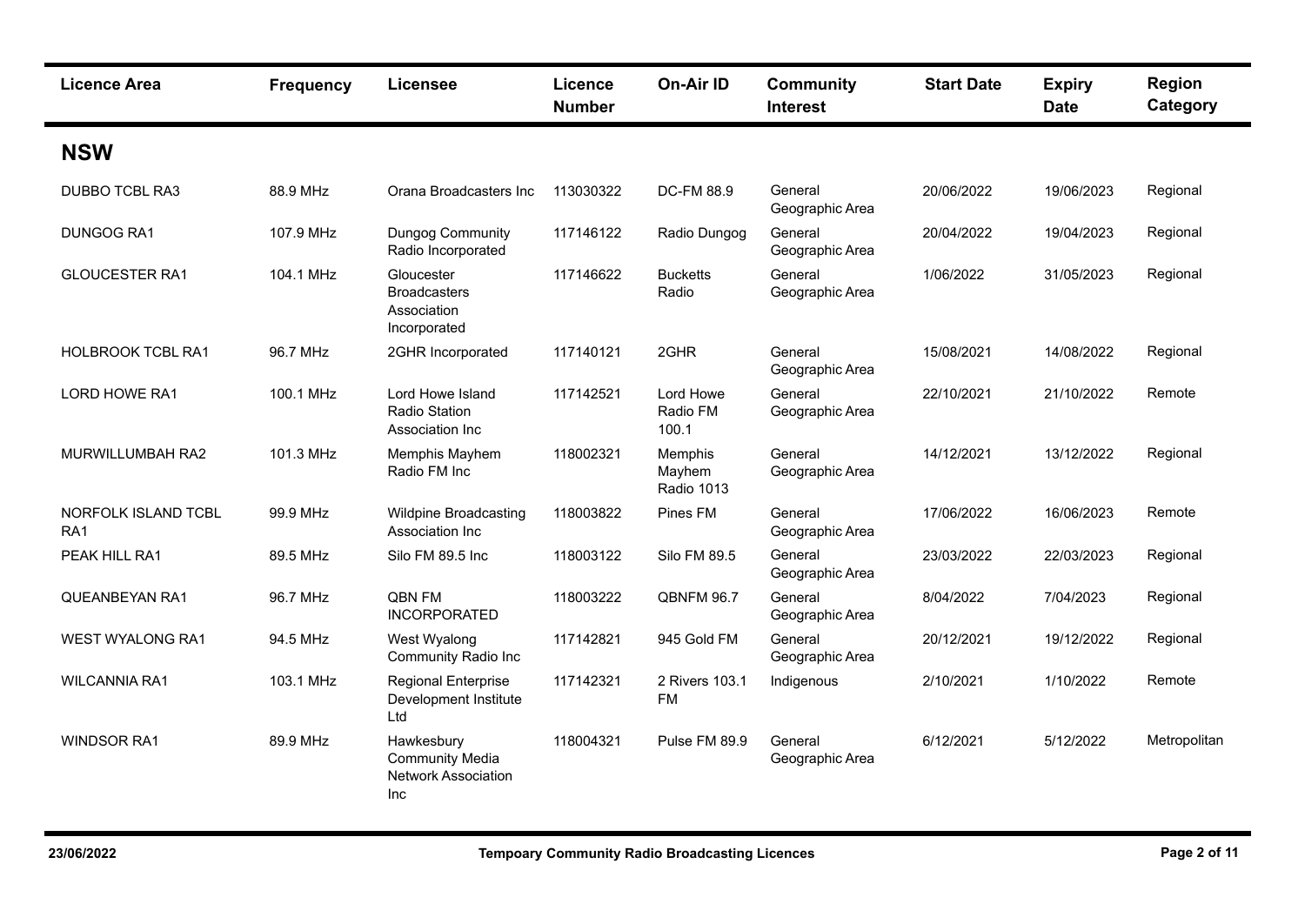| <b>Licence Area</b>                 | <b>Frequency</b> | <b>Licensee</b>                                                                       | <b>Licence</b><br><b>Number</b> | <b>On-Air ID</b>                                              | <b>Community</b><br><b>Interest</b> | <b>Start Date</b> | <b>Expiry</b><br><b>Date</b> | <b>Region</b><br>Category |
|-------------------------------------|------------------|---------------------------------------------------------------------------------------|---------------------------------|---------------------------------------------------------------|-------------------------------------|-------------------|------------------------------|---------------------------|
| <b>WINDSOR RA1</b>                  | 89.9 MHz         | Starter Free Media Inc                                                                | 118004221                       | <b>Starter FM</b>                                             | General<br>Geographic Area          | 6/12/2021         | 5/12/2022                    | Metropolitan              |
| <b>WINDSOR RA1</b>                  | 89.9 MHz         | Hawkesbury Valley<br><b>Community Radio</b><br>Association Inc                        | 118001221                       | Hawkesbury<br>Gold                                            | General<br>Geographic Area          | 6/12/2021         | 5/12/2022                    | Metropolitan              |
| <b>WINDSOR RA1</b>                  | 89.9 MHz         | <b>Vibe Communications</b><br><b>Inc</b>                                              | 118004421                       | Vibe                                                          | General<br>Geographic Area          | 6/12/2021         | 5/12/2022                    | Metropolitan              |
| <b>WINDSOR RA1</b>                  | 89.9 MHz         | Hawkesbury Radio<br>Communications<br>Association Inc                                 | 118001121                       | Hawkesbury<br>Radio                                           | General<br>Geographic Area          | 6/12/2021         | 5/12/2022                    | Metropolitan              |
| <b>WINDSOR RA1</b>                  | 89.9 MHz         | Hawkesbury Harmony<br><b>Community Radio</b><br>Association Inc                       | 118002021                       | Harmony FM<br>89.9                                            | <b>Senior Citizens</b>              | 6/12/2021         | 5/12/2022                    | Metropolitan              |
| <b>WINDSOR RA1</b>                  | 89.9 MHz         | Consortium of<br>Australian Media<br>Services Incorporated                            | 118001321                       | <b>WHCR</b><br>(Windsor-Haw<br>kesbury<br>Community<br>Radio) | General<br>Geographic Area          | 6/12/2021         | 5/12/2022                    | Metropolitan              |
| <b>Total Services</b><br><b>NSW</b> |                  | 18                                                                                    | <b>AM Services</b>              | $\boldsymbol{0}$                                              | <b>FM Services</b>                  | 18                | <b>NON-BSB Services</b>      | 0                         |
| <b>NT</b>                           |                  |                                                                                       |                                 |                                                               |                                     |                   |                              |                           |
| ALPURRURULAM RA1                    | 106.1 MHz        | Central Australian<br>Aboriginal Media<br>Association                                 | 117140921                       | 106.1 FM                                                      | Indigenous                          | 16/10/2021        | 15/10/2022                   | Remote                    |
| AMPILATWATJA RA1                    | 106.1 MHz        | Central Australian<br>Aboriginal Media<br>Association                                 | 117141421                       | 106.1 FM                                                      | Indigenous                          | 16/10/2021        | 15/10/2022                   | Remote                    |
| ANGURUGU RA1                        | 102.9 MHz        | <b>TOP END</b><br><b>ABORIGINAL BUSH</b><br><b>BROADCASTING</b><br><b>ASSOCIATION</b> | 118001021                       | 8ACR                                                          | Indigenous                          | 24/10/2021        | 23/10/2022                   | Remote                    |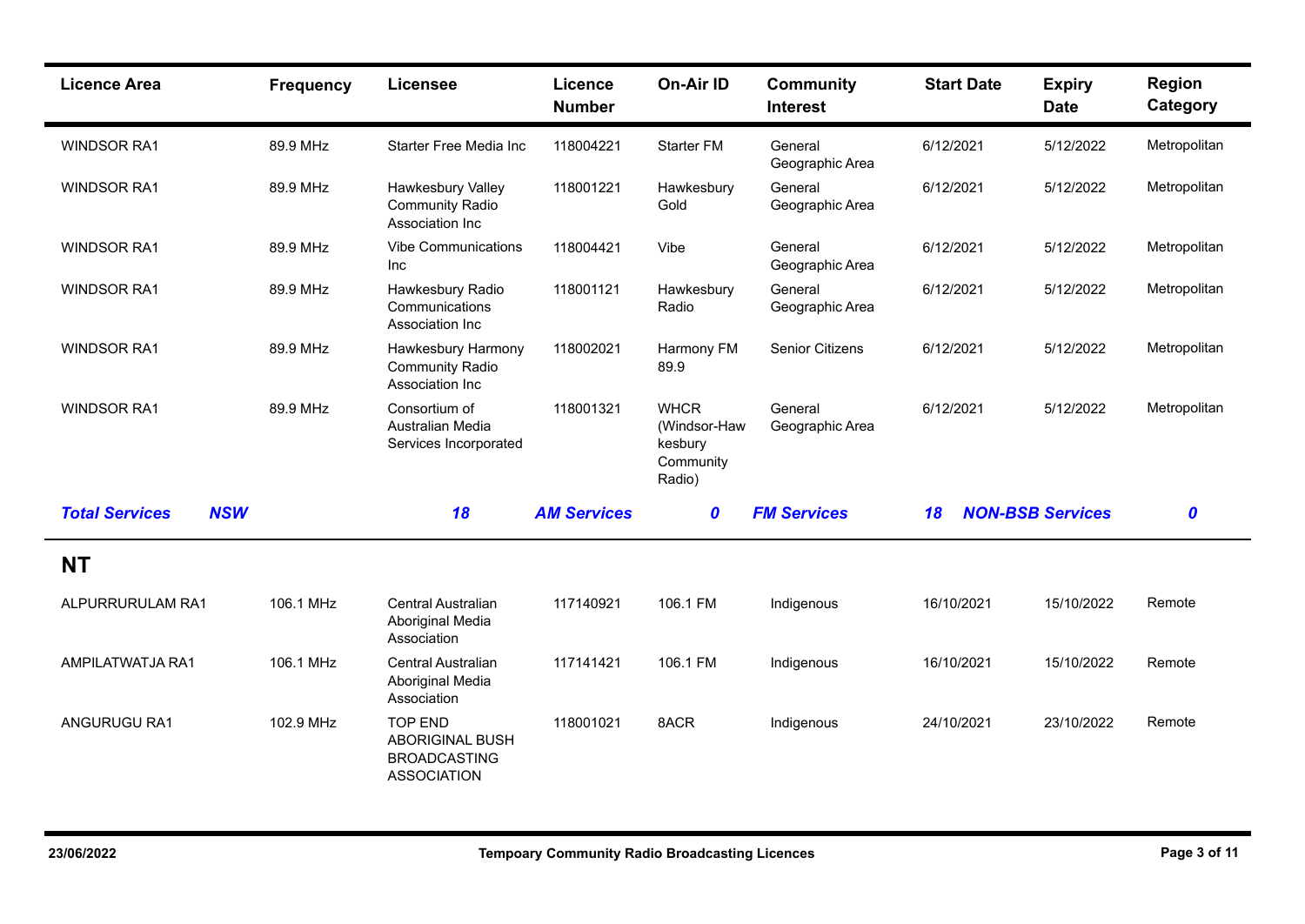| <b>Licence Area</b>      | <b>Frequency</b> | <b>Licensee</b>                                                                       | Licence<br><b>Number</b> | On-Air ID    | <b>Community</b><br><b>Interest</b> | <b>Start Date</b> | <b>Expiry</b><br><b>Date</b> | Region<br>Category |
|--------------------------|------------------|---------------------------------------------------------------------------------------|--------------------------|--------------|-------------------------------------|-------------------|------------------------------|--------------------|
| AREYONGA RA1             | 105.7 MHz        | Central Australian<br>Aboriginal Media<br>Association                                 | 117141021                | 105.7FM      | Indigenous                          | 22/09/2021        | 21/09/2022                   | Remote             |
| ARLPARRA RA1             | 106.1 MHz        | <b>Central Australian</b><br>Aboriginal Media<br>Association                          | 117141521                | 106.1 FM     | Indigenous                          | 16/10/2021        | 15/10/2022                   | Remote             |
| ARNHEM LAND TCBL RA2     | 88.9 MHz         | <b>Aboriginal Resource</b><br>and Development<br>Services Aboriginal<br>Corporation   | 117142421                | Yolngu Radio | Indigenous                          | 9/10/2021         | 8/10/2022                    | Remote             |
| <b>BATCHELOR RA1</b>     | 95.3 MHz         | <b>TOP END</b><br><b>ABORIGINAL BUSH</b><br><b>BROADCASTING</b><br><b>ASSOCIATION</b> | 118001521                | 8ACR         | Indigenous                          | 1/12/2021         | 30/11/2022                   | Remote             |
| <b>BATCHELOR RA1</b>     | 96.1 MHz         | Central Australian<br>Aboriginal Media<br>Association                                 | 117141121                | 96.1FM       | Indigenous                          | 1/12/2021         | 30/11/2022                   | Remote             |
| <b>CANTEEN CREEK RA1</b> | 106.1 MHz        | Central Australian<br>Aboriginal Media<br>Association                                 | 117141621                | 106.1 FM     | Indigenous                          | 16/10/2021        | 15/10/2022                   | Remote             |
| <b>DALY RIVER RA1</b>    | 102.9 MHz        | <b>TOP END</b><br><b>ABORIGINAL BUSH</b><br><b>BROADCASTING</b><br><b>ASSOCIATION</b> | 117143922                | 8ACR         | Indigenous                          | 23/02/2022        | 22/02/2023                   | Remote             |
| <b>DOCKER RIVER RA1</b>  | 106.1 MHz        | Central Australian<br>Aboriginal Media<br>Association                                 | 117141721                | 106.1 FM     | Indigenous                          | 16/10/2021        | 15/10/2022                   | Remote             |
| ELLIOTT TCBL RA1         | 106.9 MHz        | <b>Central Australian</b><br>Aboriginal Media<br>Association                          | 117141221                | 106.9FM      | Indigenous                          | 22/09/2021        | 21/09/2022                   | Remote             |
| <b>ENGAWALA RA1</b>      | 102.7 MHz        | Warlpiri Media<br><b>Aboriginal Corporation</b>                                       | 117144122                | 8PAW         | Indigenous                          | 23/02/2022        | 22/02/2023                   | Remote             |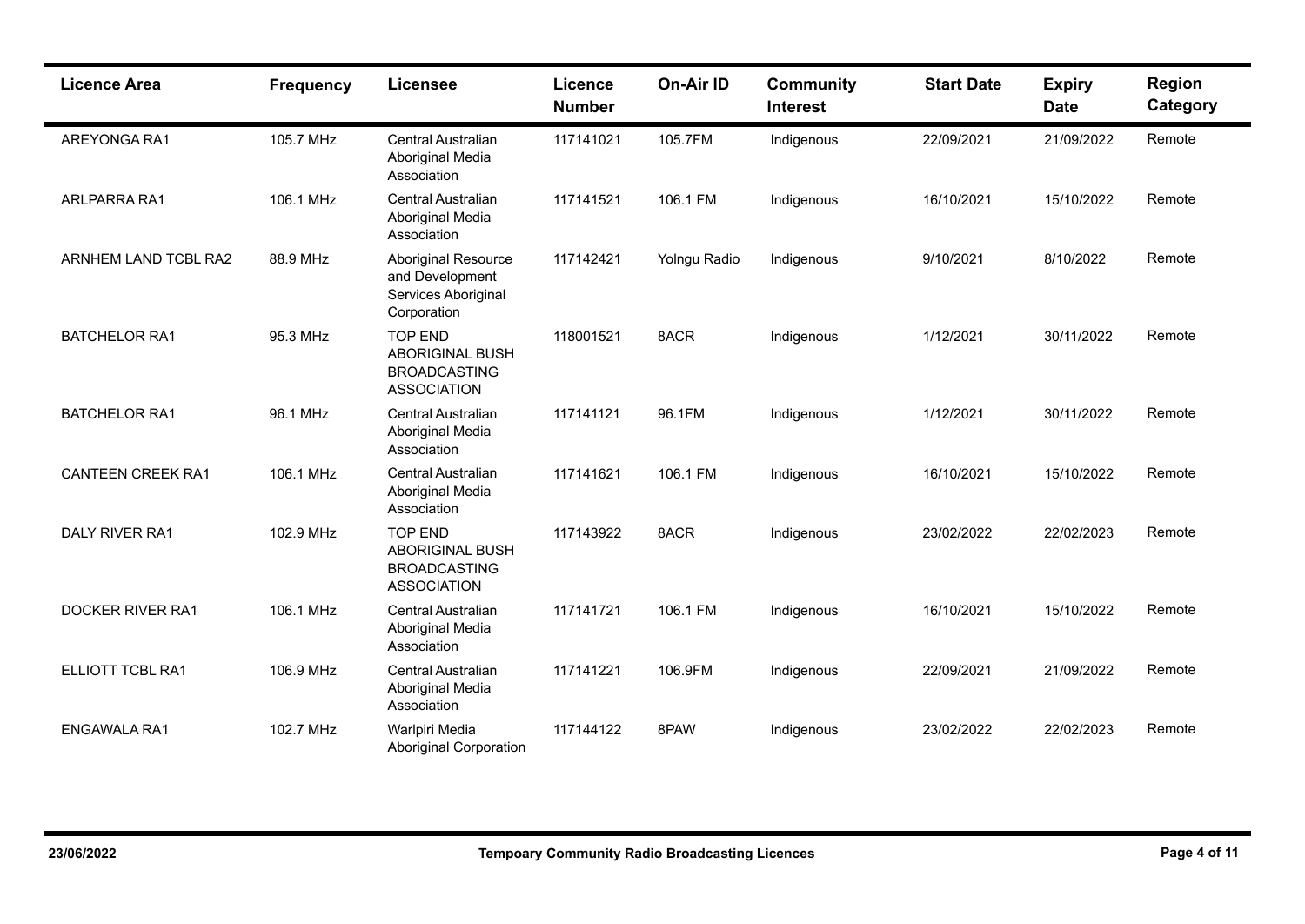| <b>Licence Area</b>         | <b>Frequency</b> | <b>Licensee</b>                                                                       | <b>Licence</b><br><b>Number</b> | On-Air ID | <b>Community</b><br><b>Interest</b> | <b>Start Date</b> | <b>Expiry</b><br><b>Date</b> | <b>Region</b><br>Category |
|-----------------------------|------------------|---------------------------------------------------------------------------------------|---------------------------------|-----------|-------------------------------------|-------------------|------------------------------|---------------------------|
| <b>GAPUWIYAK RA1</b>        | 103.9 MHz        | <b>TOP END</b><br><b>ABORIGINAL BUSH</b><br><b>BROADCASTING</b><br><b>ASSOCIATION</b> | 118000721                       | 8ACR      | Indigenous                          | 8/07/2021         | 7/07/2022                    | Remote                    |
| <b>HAASTS BLUFF RA1</b>     | 103.7 MHz        | <b>Central Australian</b><br>Aboriginal Media<br>Association                          | 117141821                       | 103.7 FM  | Indigenous                          | 16/10/2021        | 15/10/2022                   | Remote                    |
| <b>HARTS RANGE RA1</b>      | 106.1 MHz        | <b>Central Australian</b><br>Aboriginal Media<br>Association                          | 117141921                       | 106.1 FM  | Indigenous                          | 16/10/2021        | 15/10/2022                   | Remote                    |
| <b>IMANGARA RA1</b>         | 107.3 MHz        | Warlpiri Media<br><b>Aboriginal Corporation</b>                                       | 117144222                       | 8PAW      | Indigenous                          | 23/02/2022        | 22/02/2023                   | Remote                    |
| <b>JILKMINGGAN TCBL RA1</b> | 105.7 MHz        | <b>TOP END</b><br><b>ABORIGINAL BUSH</b><br><b>BROADCASTING</b><br><b>ASSOCIATION</b> | 1180041                         | 8ACR      | Indigenous                          | 20/10/2021        | 19/10/2022                   | Remote                    |
| KALKARINDJI TCBL RA1        | 101.3 MHz        | <b>TOP END</b><br>ABORIGINAL BUSH<br><b>BROADCASTING</b><br><b>ASSOCIATION</b>        | 118000522                       | 8ACR      | Indigenous                          | 10/03/2022        | 9/03/2023                    | Remote                    |
| KATHERINE RA1               | 102.9 MHz        | <b>TOP END</b><br><b>ABORIGINAL BUSH</b><br><b>BROADCASTING</b><br><b>ASSOCIATION</b> | 118003321                       | 8ACR      | Indigenous                          | 29/06/2021        | 28/06/2022                   | Regional                  |
| <b>LARAMBA RA1</b>          | 102.9 MHz        | Warlpiri Media<br><b>Aboriginal Corporation</b>                                       | 117144322                       | 8PAW      | Indigenous                          | 23/02/2022        | 22/02/2023                   | Remote                    |
| MT LIEBIG RA1               | 102.5 MHz        | Warlpiri Media<br><b>Aboriginal Corporation</b>                                       | 117144422                       | 8PAW      | Indigenous                          | 23/02/2022        | 22/02/2023                   | Remote                    |
| <b>MUTITJULU RA1</b>        | 106.1 MHz        | Central Australian<br>Aboriginal Media<br>Association                                 | 117142021                       | 106.1 FM  | Indigenous                          | 16/10/2021        | 15/10/2022                   | Remote                    |
| <b>NYIRRIPI RA1</b>         | 102.9 MHz        | Warlpiri Media<br><b>Aboriginal Corporation</b>                                       | 117144522                       | 8PAW      | Indigenous                          | 23/02/2022        | 22/02/2023                   | Remote                    |

н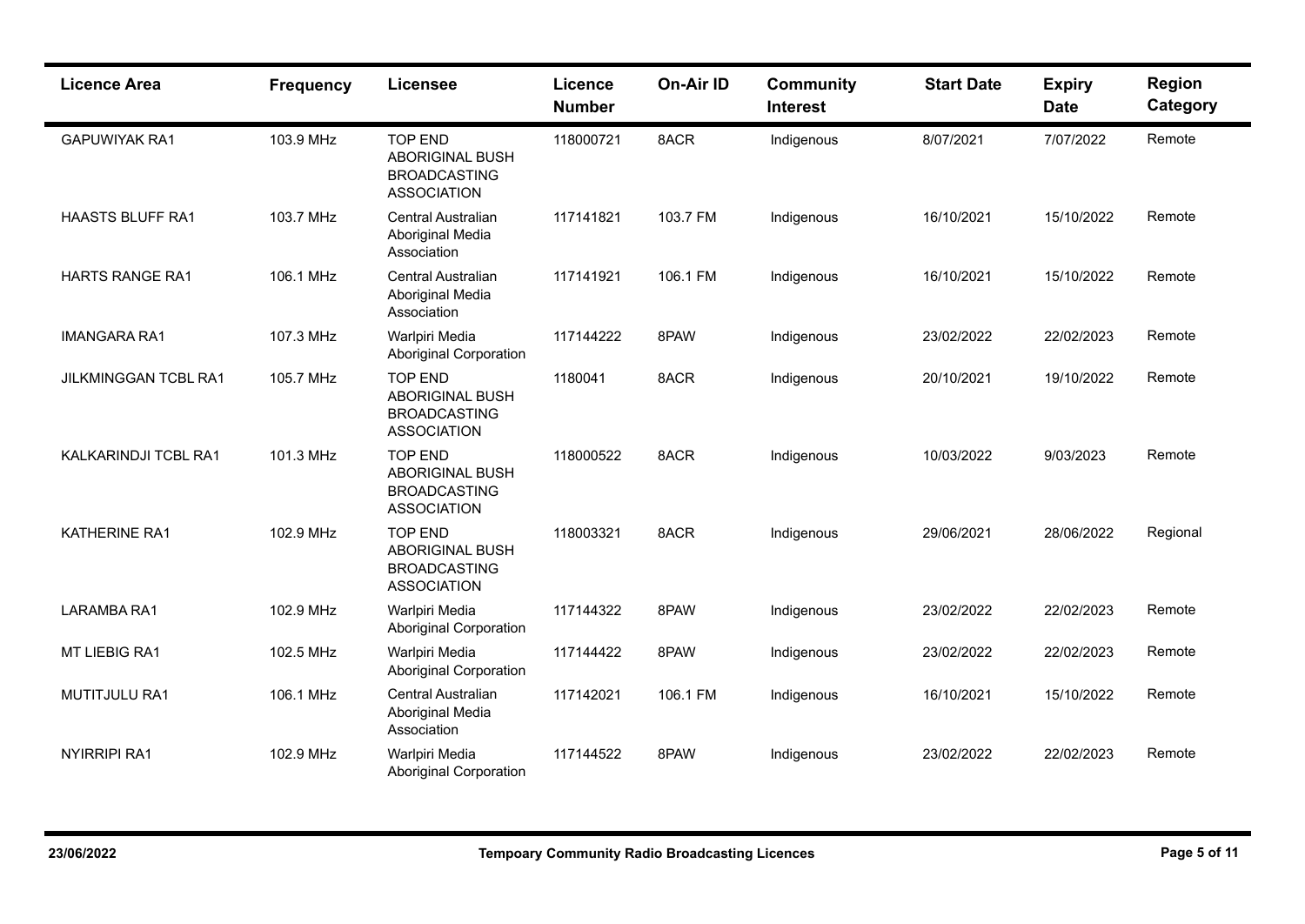| <b>Licence Area</b>                 | <b>Frequency</b> | <b>Licensee</b>                                                                       | Licence<br><b>Number</b> | <b>On-Air ID</b>             | <b>Community</b><br><b>Interest</b> | <b>Start Date</b> | <b>Expiry</b><br><b>Date</b> | Region<br>Category |
|-------------------------------------|------------------|---------------------------------------------------------------------------------------|--------------------------|------------------------------|-------------------------------------|-------------------|------------------------------|--------------------|
| PINE CREEK TCBL RA1                 | 102.1 MHz        | <b>TOP END</b><br><b>ABORIGINAL BUSH</b><br><b>BROADCASTING</b><br><b>ASSOCIATION</b> | 118002921                | 8ACR                         | Indigenous                          | 1/08/2021         | 31/07/2022                   | Remote             |
| TENNANT CREEK TCBL<br>RA1           | 102.9 MHz        | <b>Central Australian</b><br>Aboriginal Media<br>Association                          | 118003522                | 102.9 FM                     | Indigenous                          | 1/01/2022         | 31/12/2022                   | Remote             |
| TIMBER CREEK TCBL RA1               | 106.1 MHz        | <b>TOP END</b><br>ABORIGINAL BUSH<br><b>BROADCASTING</b><br><b>ASSOCIATION</b>        | 118003622                | 8ACR                         | Indigenous                          | 2/04/2022         | 1/04/2023                    | Remote             |
| <b>TITJIKALA RA1</b>                | 106.1 MHz        | Central Australian<br>Aboriginal Media<br>Association                                 | 117141321                | 106.1FM                      | Indigenous                          | 22/09/2021        | 21/09/2022                   | Remote             |
| WALLACE ROCKHOLE<br>RA <sub>1</sub> | 103.3 MHz        | Central Australian<br>Aboriginal Media<br>Association                                 | 117142121                | 103.3 FM                     | Indigenous                          | 31/10/2021        | 30/10/2022                   | Remote             |
| <b>WILLOWRA RA1</b>                 | 106.1 MHz        | Warlpiri Media<br><b>Aboriginal Corporation</b>                                       | 117144622                | 8PAW                         | Indigenous                          | 23/02/2022        | 22/02/2023                   | Remote             |
| <b>WILORA RA1</b>                   | 100.9 MHz        | Warlpiri Media<br><b>Aboriginal Corporation</b>                                       | 117144722                | 8PAW                         | Indigenous                          | 23/02/2022        | 22/02/2023                   | Remote             |
| YARRALIN RA1                        | 96.9 MHz         | <b>TOP END</b><br>ABORIGINAL BUSH<br><b>BROADCASTING</b><br><b>ASSOCIATION</b>        | 117145622                | 8ACR                         | Indigenous                          | 1/04/2022         | 31/03/2023                   | Remote             |
| <b>Total Services</b><br>NT         |                  | 32                                                                                    | <b>AM Services</b>       | 0                            | <b>FM Services</b>                  | 32                | <b>NON-BSB Services</b>      | $\boldsymbol{0}$   |
| <b>QLD</b>                          |                  |                                                                                       |                          |                              |                                     |                   |                              |                    |
| ATHERTON TCBL RA2                   | 96.7 MHz         | <b>Queensland Remote</b><br>Aboriginal Media<br>(Aboriginal<br>Corporation)           | 117144922                | <b>Black Star</b><br>96.7 FM | Indigenous                          | 7/03/2022         | 6/03/2023                    | Regional           |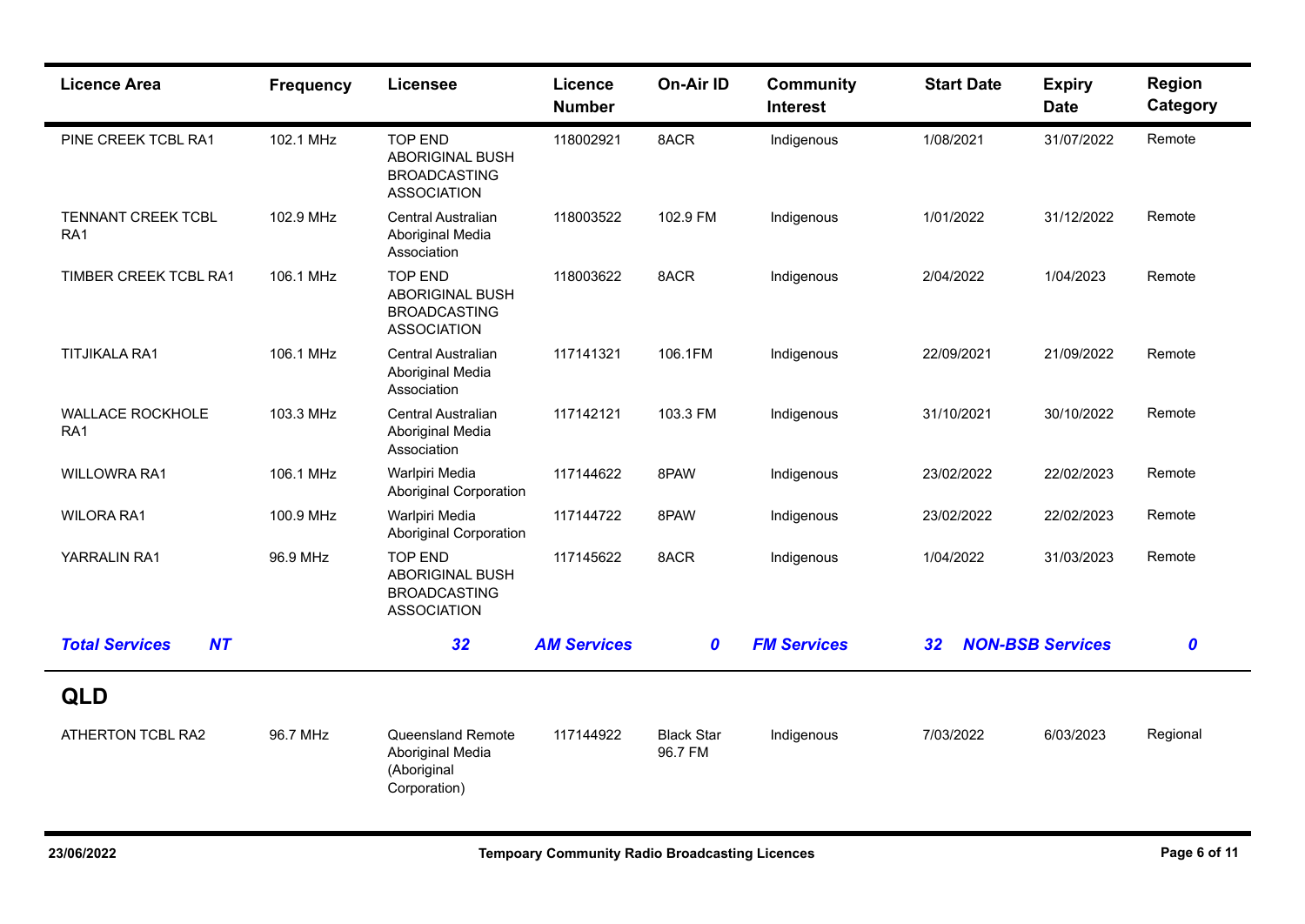| <b>Licence Area</b>       | <b>Frequency</b> | <b>Licensee</b>                                                             | Licence<br><b>Number</b> | On-Air ID                                      | <b>Community</b><br><b>Interest</b> | <b>Start Date</b> | <b>Expiry</b><br><b>Date</b> | <b>Region</b><br>Category |
|---------------------------|------------------|-----------------------------------------------------------------------------|--------------------------|------------------------------------------------|-------------------------------------|-------------------|------------------------------|---------------------------|
| <b>BAMAGA DRAFT RA1</b>   | 91.9 MHz         | <b>Queensland Remote</b><br>Aboriginal Media<br>(Aboriginal<br>Corporation) | 117138621                | <b>Black Star</b><br>Radio                     | Indigenous                          | 1/08/2021         | 31/07/2022                   | Remote                    |
| <b>BUNDABERG RA2</b>      | 96.3 MHz         | Phoenix 963 FM<br>Bundaberg Inc                                             | 117142621                | Phoenix<br>96.3fm                              | <b>Senior Citizens</b>              | 8/12/2021         | 7/12/2022                    | Regional                  |
| <b>CAIRNS RA3</b>         | 101.9 MHz        | <b>SMITHFIELD</b><br><b>COMMUNITY RADIO</b><br><b>ASSOC INC</b>             | 117146522                | 101.9 Coast<br><b>FM</b>                       | Youth                               | 1/06/2022         | 31/05/2023                   | Regional                  |
| <b>CHERBOURG RA1</b>      | 94.1 MHz         | <b>CHERBOURG</b><br><b>ABORIGINAL SHIRE</b><br>COUNCIL                      | 118001821                | Cherbourg<br>Radio 94.1FM                      | Indigenous                          | 1/07/2021         | 30/06/2022                   | Regional                  |
| COEN TCBL RA1             | 102.7 MHz        | <b>Queensland Remote</b><br>Aboriginal Media<br>(Aboriginal<br>Corporation) | 118001622                | <b>Black Star</b><br>Radio                     | Indigenous                          | 22/04/2022        | 21/04/2023                   | Remote                    |
| <b>COOKTOWN TCBL RA1</b>  | 96.9 MHz         | <b>Queensland Remote</b><br>Aboriginal Media<br>(Aboriginal<br>Corporation) | 113032021                | <b>Black Star</b>                              | Indigenous                          | 1/07/2021         | 30/06/2022                   | Remote                    |
| <b>GOLD COAST RA1</b>     | 94.1 MHz         | <b>Gold Coast Community</b><br>Radio Association<br>Incorporated            | 117145722                | <b>Gold Coast</b><br>Radio 94.1                | Over 50s                            | 1/04/2022         | 31/03/2023                   | Regional                  |
| <b>NORMANTON TCBL RA1</b> | 98.5 MHz         | Queensland Remote<br>Aboriginal Media<br>(Aboriginal<br>Corporation)        | 117146322                | <b>Black Star</b><br>98.5FM                    | Indigenous                          | 9/05/2022         | 8/05/2023                    | Remote                    |
| <b>TIARO RA1</b>          | 107.1 MHz        | <b>TIARO DISTRICT</b><br><b>COMMUNITY CENTRE</b><br><b>INC</b>              | 117144822                | Tiaro<br>Community<br>Radio 107.1<br><b>FM</b> | General<br>Geographic Area          | 1/03/2022         | 28/02/2023                   | Regional                  |
| <b>WEIPA RA2</b>          | 94.5 MHz         | Queensland Remote<br>Aboriginal Media<br>(Aboriginal<br>Corporation)        | 117138721                | <b>Black Star</b><br>Radio                     | Indigenous                          | 1/08/2021         | 31/07/2022                   | Remote                    |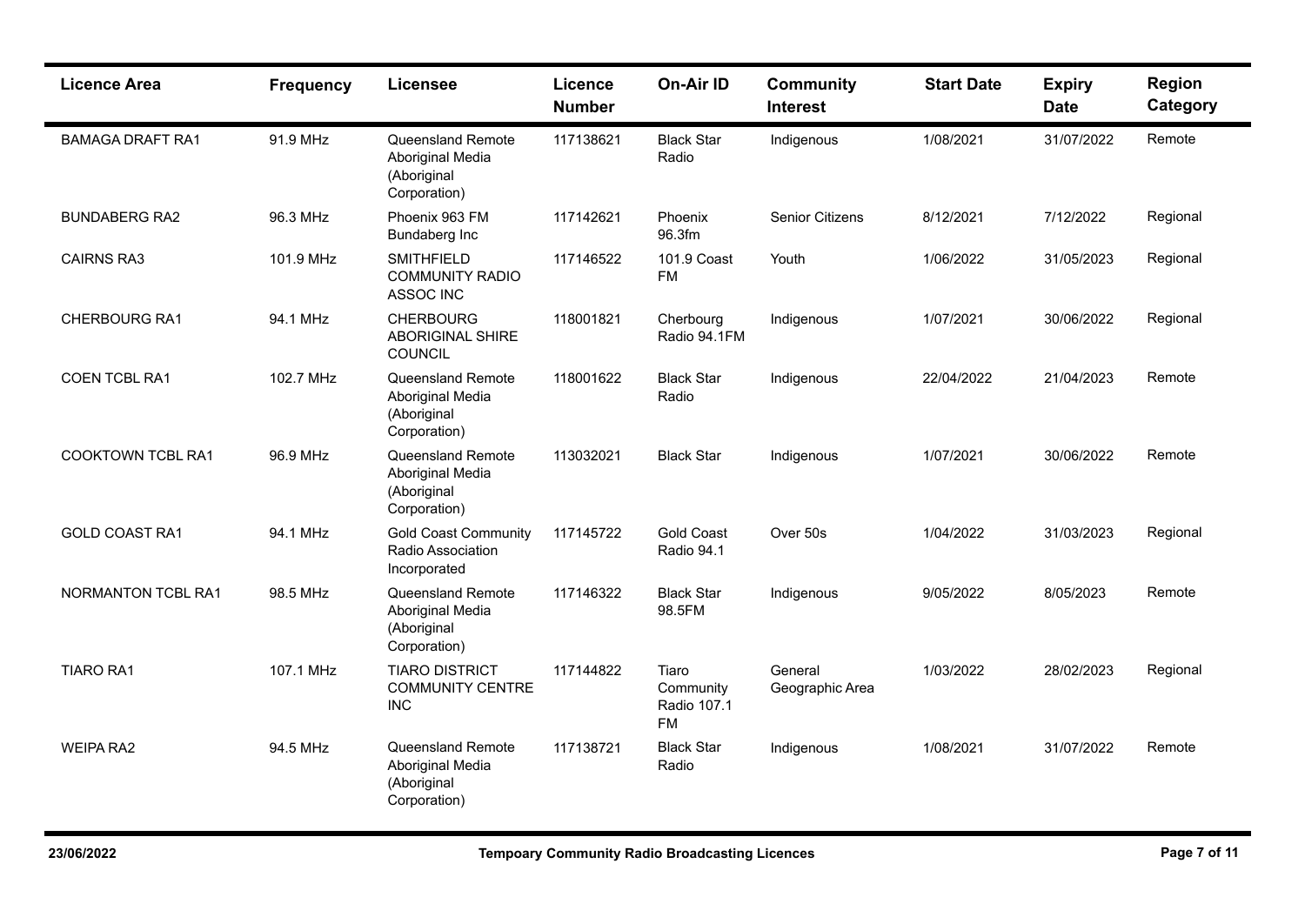| <b>Licence Area</b>                 | <b>Frequency</b> | <b>Licensee</b>                                                                     | Licence<br><b>Number</b> | <b>On-Air ID</b>                                      | <b>Community</b><br><b>Interest</b> | <b>Start Date</b> | <b>Expiry</b><br><b>Date</b> | <b>Region</b><br>Category |
|-------------------------------------|------------------|-------------------------------------------------------------------------------------|--------------------------|-------------------------------------------------------|-------------------------------------|-------------------|------------------------------|---------------------------|
| YARRABAH TCBL RA1                   | 92.9 MHz         | Queensland Remote<br>Aboriginal Media<br>(Aboriginal<br>Corporation)                | 117145022                | <b>Black Star</b><br>92.9 FM                          | Indigenous                          | 7/03/2022         | 6/03/2023                    | Regional                  |
| <b>Total Services</b><br><b>QLD</b> |                  | 12                                                                                  | <b>AM Services</b>       | 0                                                     | <b>FM Services</b>                  | $12 \,$           | <b>NON-BSB Services</b>      | $\boldsymbol{0}$          |
| <b>SA</b>                           |                  |                                                                                     |                          |                                                       |                                     |                   |                              |                           |
| PETERBOROUGH RA1                    | 91.1 MHz         | <b>PETERBOROUGH</b><br><b>BROADCASTING</b><br><b>SERVICE</b><br><b>INCORPORATED</b> | 118003722                | PBS                                                   | General<br>Geographic Area          | 1/06/2022         | 31/05/2023                   | Regional                  |
| <b>WILLUNGA RA1</b>                 | 91.1 MHz         | Southern Vales<br><b>Community Radio Inc</b>                                        | 117145822                | 5ZZZ                                                  | General<br>Geographic Area          | 2/04/2022         | 1/04/2023                    | Regional                  |
| WILLUNGA RA1                        | 91.1 MHz         | Tribe FM Incorporated                                                               | 117145922                | Tribe FM 91.1                                         | General<br>Geographic Area          | 2/04/2022         | 1/04/2023                    | Regional                  |
| WOOMERA RA1                         | 107.3 MHz        | <b>Woomera Access</b><br>Radio Inc                                                  | 117140422                | Rocket Range<br>Radio 107.3<br>Triple R FM<br>Woomera | General<br>Geographic Area          | 18/01/2022        | 17/01/2023                   | Remote                    |
| <b>SA</b><br><b>Total Services</b>  |                  | 4                                                                                   | <b>AM Services</b>       | 0                                                     | <b>FM Services</b>                  | 4                 | <b>NON-BSB Services</b>      | $\boldsymbol{0}$          |
| <b>TAS</b>                          |                  |                                                                                     |                          |                                                       |                                     |                   |                              |                           |
| <b>CURRIE TCBL RA1</b>              | 100.5 MHz        | King Island Community<br>Radio Inc                                                  | 117143722                |                                                       | General<br>Geographic Area          | 19/01/2022        | 18/01/2023                   | Remote                    |
| DERWENT VALLEY RA1                  | 98.9 MHz         | <b>Derwent Valley</b><br><b>Community Radio Inc</b>                                 | 117140521                | <b>TYGA FM</b>                                        | General<br>Geographic Area          | 13/09/2021        | 12/09/2022                   | Regional                  |
| <b>MEANDER VALLEY RA1</b>           | 96.9 MHz         | Meander Valley<br><b>Community Radio Inc</b>                                        | 117145422                | <b>MVFM 96.9</b>                                      | General<br>Geographic Area          | 22/03/2022        | 21/03/2023                   | Regional                  |
| <b>Total Services</b><br><b>TAS</b> |                  | $\mathbf{3}$                                                                        | <b>AM Services</b>       | 0                                                     | <b>FM Services</b>                  | $\boldsymbol{3}$  | <b>NON-BSB Services</b>      | $\boldsymbol{0}$          |

×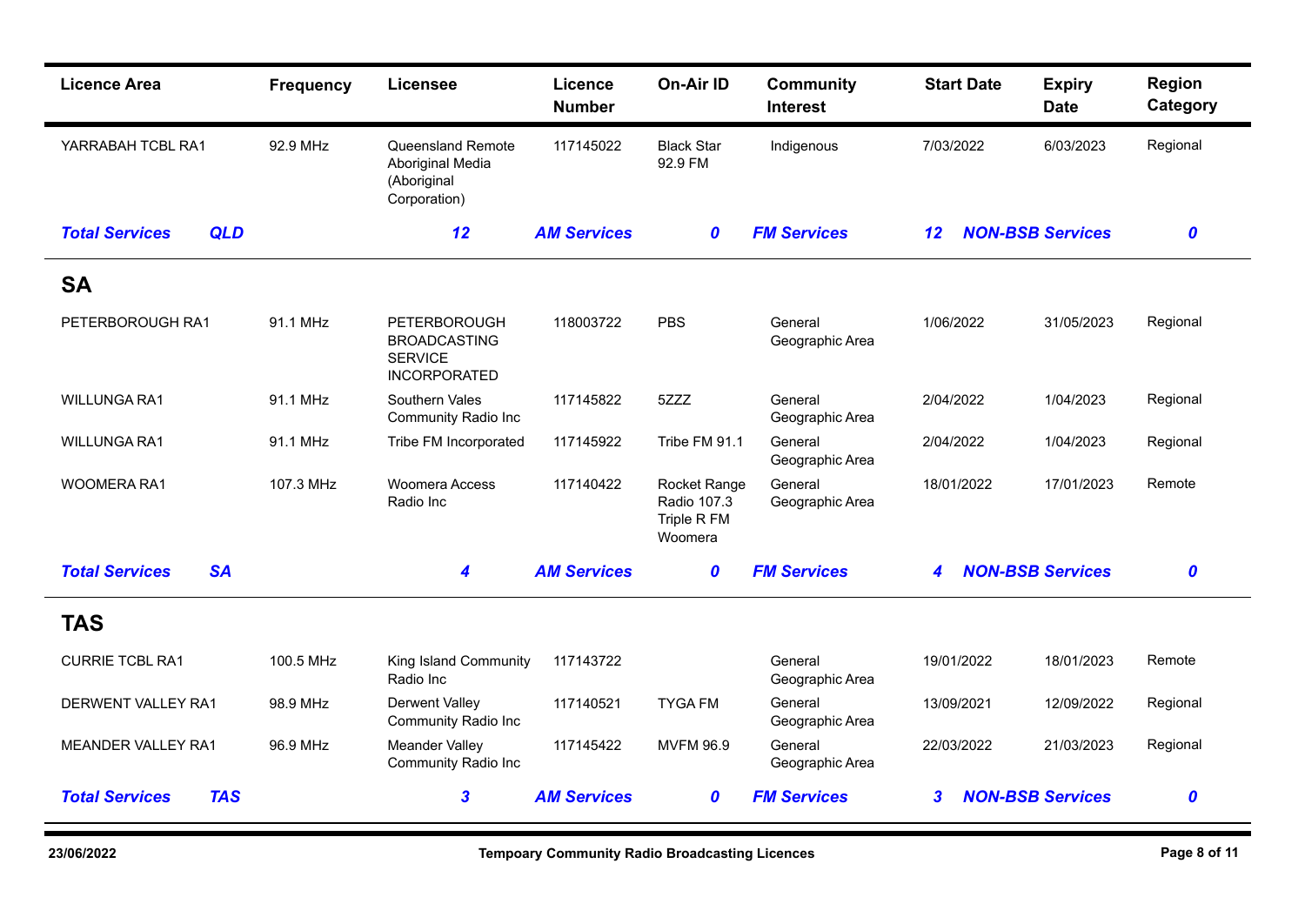| <b>Licence Area</b>                           | <b>Frequency</b>          | <b>Licensee</b>                                                  | Licence<br><b>Number</b> | <b>On-Air ID</b>                        | <b>Community</b><br><b>Interest</b> | <b>Start Date</b> | <b>Expiry</b><br><b>Date</b> | Region<br>Category |
|-----------------------------------------------|---------------------------|------------------------------------------------------------------|--------------------------|-----------------------------------------|-------------------------------------|-------------------|------------------------------|--------------------|
| <b>VIC</b>                                    |                           |                                                                  |                          |                                         |                                     |                   |                              |                    |
| KILMORE RA1                                   | 98.3 MHz and<br>97.1 MHz  | <b>MITCHELL</b><br><b>COMMUNITY RADIO</b><br><b>INCORPORATED</b> | 117143021                | OKR FM                                  | General<br>Geographic Area          | 1/12/2021         | 30/11/2022                   | Regional           |
| MILDURA RA2                                   | 107.5 MHz                 | Vision Australia Limited                                         | 1180040                  | 3MPH                                    | Print Handicapped                   | 11/09/2021        | 10/09/2022                   | Regional           |
| <b>VIC</b><br><b>Total Services</b>           |                           | $\overline{2}$                                                   | <b>AM Services</b>       | $\boldsymbol{0}$                        | <b>FM Services</b>                  | $\mathbf{2}$      | <b>NON-BSB Services</b>      | $\boldsymbol{o}$   |
| <b>WA</b>                                     |                           |                                                                  |                          |                                         |                                     |                   |                              |                    |
| <b>BILLILUNA RA1</b>                          | 101.9 MHz                 | Pilbara and Kimberley<br>Aboriginal Media                        | 117140621                | 6KUR                                    | Indigenous                          | 15/09/2021        | 14/09/2022                   | Remote             |
| <b>BUNBURY TCBL RA1</b>                       | 103.7 MHz                 | <b>Bunbury Community</b><br>Radio Incorporated                   | 117146422                | 6BCR<br>Bunbury 103.7                   | General<br>Geographic Area          | 20/05/2022        | 19/05/2023                   | Regional           |
| <b>CARNARVON RA1</b>                          | 102.9 MHz                 | Midwest Aboriginal<br>Media Association Inc                      | 117142921                | 102.9fm                                 | Indigenous                          | 1/12/2021         | 30/11/2022                   | Regional           |
| <b>COLLIE RA1</b>                             | 101.3 MHz                 | <b>Collie Community</b><br>Broadcasting<br>Association Inc       | 117138421                | 101.3FM<br>Collie<br>Community<br>Radio | General<br>Geographic Area          | 13/07/2021        | 12/07/2022                   | Regional           |
| <b>DENMARK TCBL RA1</b>                       | 99.7 MHz                  | <b>Denmark Community</b><br>Resource Centre Inc                  | 1180034                  | Denmark FM                              | General<br>Geographic Area          | 16/07/2021        | 15/07/2022                   | Regional           |
| <b>DJARINDJIN RA1</b>                         | 106.1 MHz                 | Pilbara and Kimberley<br>Aboriginal Media                        | 118001421                | 6ACR<br>Djarindjin<br><b>BRACS</b>      | Indigenous                          | 30/10/2021        | 29/10/2022                   | Remote             |
| <b>DONNYBROOK BALINGUP</b><br><b>TCBL RA1</b> | 102.1 MHz<br>and 98.5 MHz | Donnybrook and<br><b>Balingup Community</b><br>Radio Inc         | 113027622                | DB<br>Community<br>Radio 102.1          | General<br>Geographic Area          | 26/02/2022        | 25/02/2023                   | Regional           |
| <b>GERALDTON RA2</b>                          | 100.5 MHz                 | Midwest Aboriginal<br>Media Association Inc.                     | 117142221                | Radio MAMA<br>100.5FM                   | Indigenous                          | 28/09/2021        | 27/09/2022                   | Regional           |
| <b>LOOMA RA1</b>                              | 106.1 MHz                 | Pilbara and Kimberley<br>Aboriginal Media                        | 118001721                | <b>6ACR Looma</b><br><b>BRACS</b>       | Indigenous                          | 30/10/2021        | 29/10/2022                   | Remote             |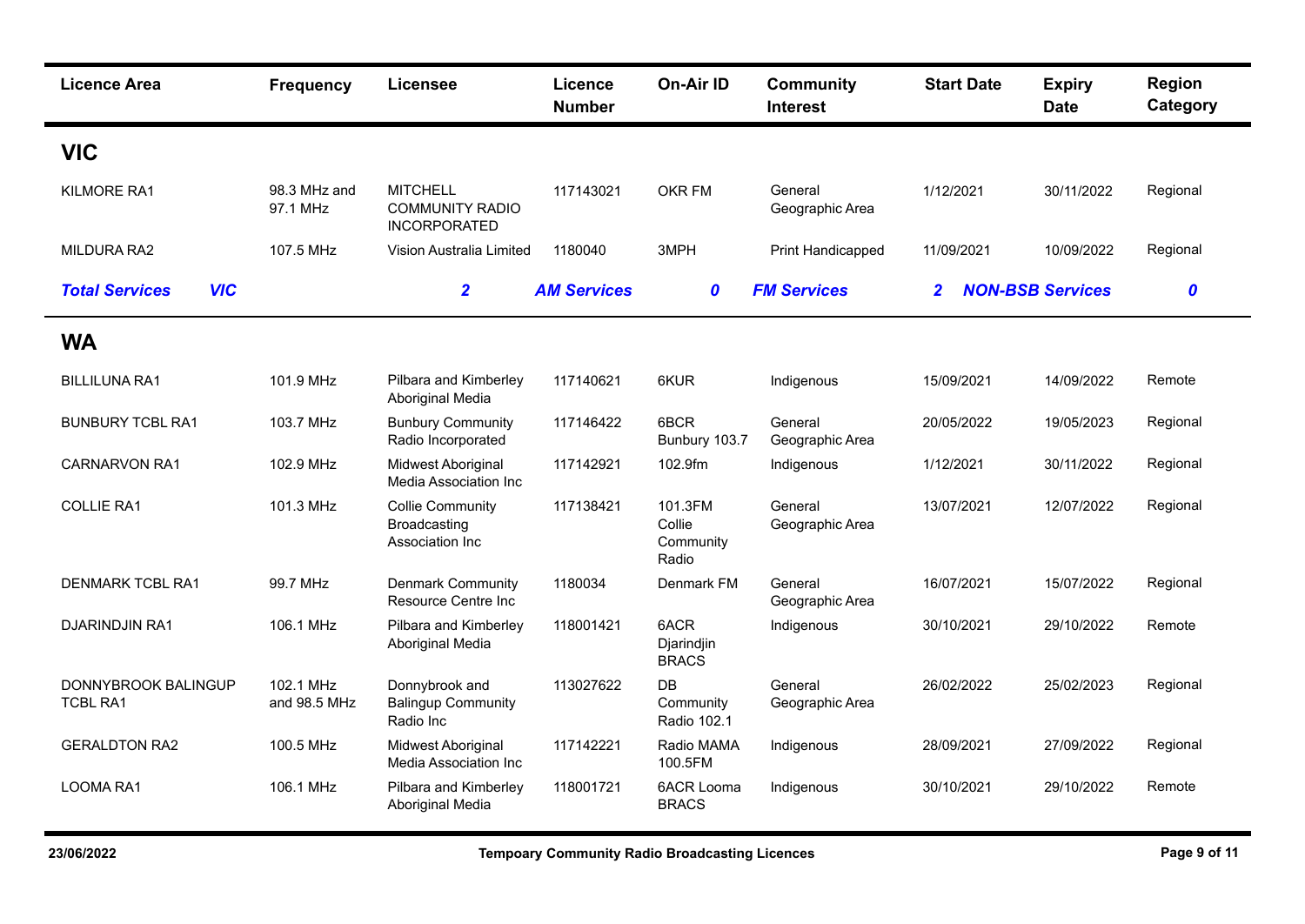| <b>Licence Area</b>                         | <b>Frequency</b> | <b>Licensee</b>                                    | <b>Licence</b><br><b>Number</b> | <b>On-Air ID</b>                | <b>Community</b><br><b>Interest</b> | <b>Start Date</b> | <b>Expiry</b><br><b>Date</b> | Region<br>Category |
|---------------------------------------------|------------------|----------------------------------------------------|---------------------------------|---------------------------------|-------------------------------------|-------------------|------------------------------|--------------------|
| <b>MOUNT MAGNET TCBL</b><br>RA <sub>1</sub> | 97.7 MHz         | Midwest Aboriginal<br>Media Association Inc.       | 118000221                       | Radio MAMA<br>Mt Magnet         | Indigenous                          | 4/10/2021         | 3/10/2022                    | Remote             |
| MULLEWA TCBL RA1                            | 95.7 MHz         | Midwest Aboriginal<br>Media Association Inc.       | 117140821                       | Radio MAMA<br>95.7fm<br>Mullewa | Indigenous                          | 18/09/2021        | 17/09/2022                   | Remote             |
| <b>NEWMAN RA1</b>                           | 92.9 MHz         | Newman Community<br>Radio Inc.                     | 118000421                       | 6NEW FM                         | General<br>Geographic Area          | 19/11/2021        | 18/11/2022                   | Remote             |
| <b>ONE ARM POINT</b><br>(ARDYALOON) RA1     | 100.9 MHz        | Pilbara and Kimberley<br>Aboriginal Media          | 117140721                       | 6ARD                            | Indigenous                          | 15/09/2021        | 14/09/2022                   | Remote             |
| PILBARA RA1                                 | Various          | Ngaarda Media<br><b>Aboriginal Corporation</b>     | 113031122                       | Ngaarda<br>Radio                | Indigenous                          | 19/02/2022        | 18/02/2023                   | Remote             |
| SWAN TCBL RA1                               | 88.5 MHz         | <b>Ellenbrook Community</b><br>Radio Inc           | 113013921                       | Radio VCA<br>88.5FM             | General<br>Geographic Area          | 1/12/2021         | 30/11/2022                   | Regional           |
| <b>TOODYAY RA1</b>                          | 105.3 MHz        | 2J 2AIR LIVE RADIO<br><b>INC</b>                   | 118000921                       | 105.3 FM                        | General<br>Geographic Area          | 14/10/2021        | 13/10/2022                   | Regional           |
| WA REMOTE COMMUNITY<br>RA <sub>1</sub>      | 107.7 MHz        | Ngaanyatjarra Media<br>(Aboriginal<br>Corporation) | 117139821                       | Radio NGM                       | Indigenous                          | 11/08/2021        | 10/08/2022                   | Remote             |
| WA REMOTE COMMUNITY<br>RA <sub>1</sub>      | 107.7 MHz        | Ngaanyatjarra Media<br>(Aboriginal<br>Corporation) | 117139721                       | Radio NGM                       | Indigenous                          | 11/08/2021        | 10/08/2022                   | Remote             |
| WA REMOTE COMMUNITY<br>RA <sub>1</sub>      | 107.7 MHz        | Ngaanyatjarra Media<br>(Aboriginal<br>Corporation) | 117139621                       | Radio NGM                       | Indigenous                          | 11/08/2021        | 10/08/2022                   | Remote             |
| WA REMOTE COMMUNITY<br>RA <sub>1</sub>      | 107.7 MHz        | Ngaanyatjarra Media<br>(Aboriginal<br>Corporation) | 117139521                       | Radio NGM                       | Indigenous                          | 11/08/2021        | 10/08/2022                   | Remote             |
| WA REMOTE COMMUNITY<br>RA <sub>1</sub>      | 107.7 MHz        | Ngaanyatjarra Media<br>(Aboriginal<br>Corporation) | 117139321                       | Radio NGM                       | Indigenous                          | 11/08/2021        | 10/08/2022                   | Remote             |
| WA REMOTE COMMUNITY<br>RA <sub>1</sub>      | 107.7 MHz        | Ngaanyatjarra Media<br>(Aboriginal<br>Corporation) | 117139221                       | Radio NGM                       | Indigenous                          | 11/08/2021        | 10/08/2022                   | Remote             |